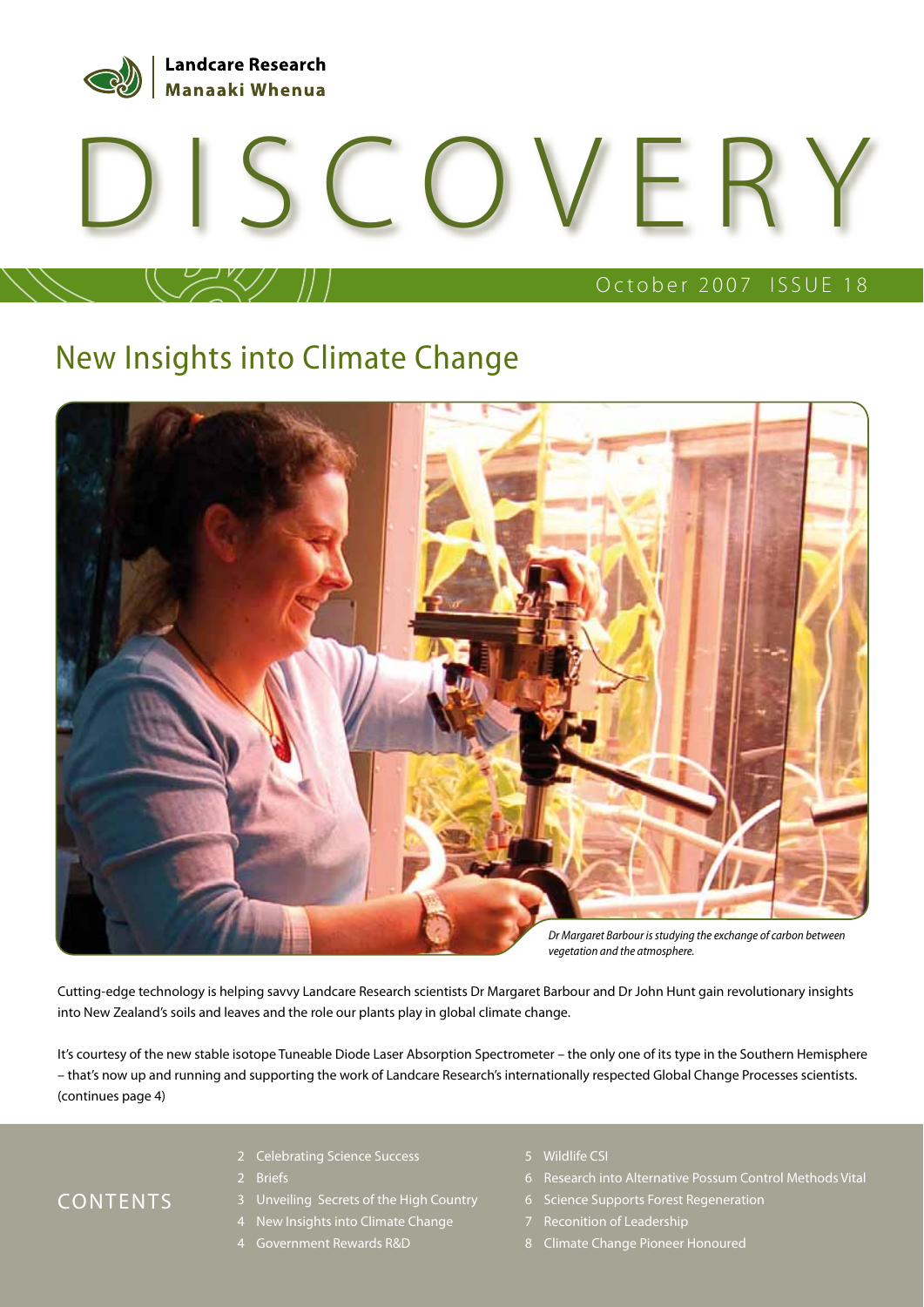## Celebrating Science Success



Recently I witnessed an inspiring display of tenacity, passion and energy from a cross section of business people attending an awards expo. On the face of it, many of them appeared to share little in common except a vision of success for their business or organisation.

It struck me that many of our scientists share these same attributes. Over the past year they too have been recognised and celebrated by industry and colleagues for the outstanding contributions they have made to business, government, society and their field of science.

Landcare Research scientists are deeply committed to a worthy cause – that of finding ways to enhance quality of life for New Zealanders, by protecting and restoring our unique biodiversity, helping businesses reduce their environmental impact and improve profitability, eradicating pest and weed threats, managing our natural capital as we approach its biological capacity, and addressing the risks posed by climate change. And, like Edison undertaking his 1000th attempt to develop the electric light bulb, they too have struggled and persisted with experiments, often in remote places and under harsh conditions, to obtain data that provide new insights into the way our land environments function. Their tenacity and ability to overcome the unforeseen is founded on a firm conviction that science can make a real difference to improve public policy, management practice, education, and environmental technologies.

Landcare Research has all the requirements for undertaking world-leading science: the people, the equipment and infrastructure, and the collaborations.

It is a pleasure in this issue of Discovery to celebrate some of our successful scientists and their work that is bringing tangible benefits to all New Zealanders. I hope their work inspires you to think and act differently with respect to sustainability.

Warren Parker, Chief Executive



#### **CarboNZero keeps on growing**

Media interviews, like the one pictured above, are just part of the job for Professor Ann Smith (left) and the carboNZero programme team as public and business interest in carbon neutrality and sustainability continues to grow. There are now more than 350 organisations and individuals involved.

#### **New waste management system**

Lincoln site manager Gordon Burrows (second from left) has been busy establishing the waste minimisation programme. Recycling stations have been set up in each building to collect paper, mixed recycling, confidential documents for destruction, and waste-tolandfill. Furthermore, all office rubbish bins have been removed!

#### **Key appointment**

Lincoln scientist Dr Graham Nugent (centre) has been appointed to an independent panel by the Minister of Conservation to explore future management of wild deer, chamois, tahr and pigs. The panel was established to explore how the animals could be

managed to improve the conservation of native biodiversity but also recognise the value of the animals to recreational hunters and others.

#### **Future Scenarios**

Landcare Research's Scenarios Working Group has relaunched its popular forward-thinking book Work in Progress (Dr Bob Frame, second from right). It explores future scenarios to enable people to think about the long term impacts of decisions made now concerning natural resources, social structures and economic growth. Available from: www.mwpress.co.nz

#### **Hot Science**

The Hot Science series continues its meteoric rise in popularity (right). More than 3,000 people packed the James Hay Theatre over three nights to debate issues including climate change and water use. The aim is to increase public interest in key issues and highlight the role of science behind the topics.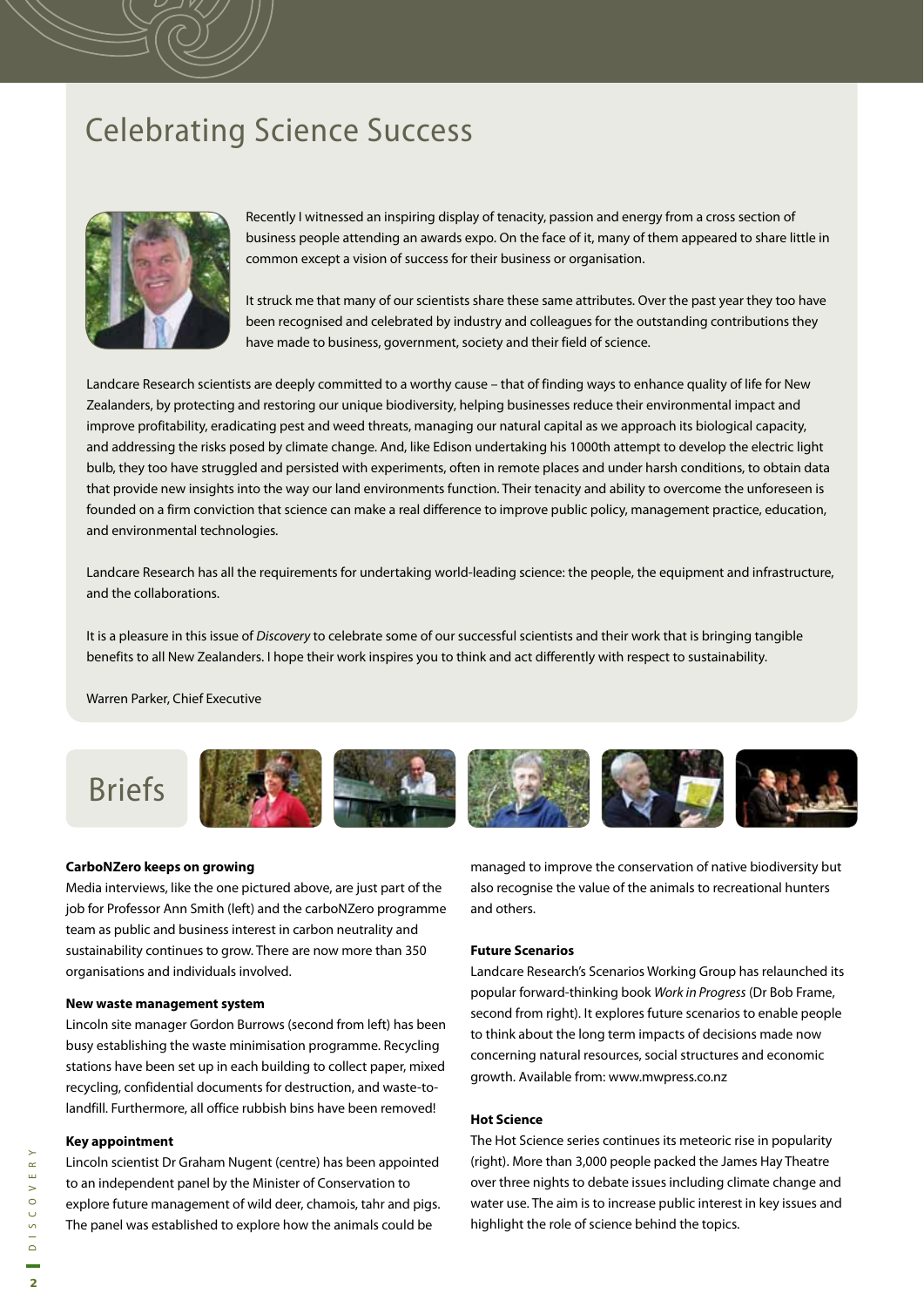# Unveiling Secrets of the High Country

Molesworth Station, spread across almost 200,000 hectares of Marlborough high country, is slowly sharing its secrets.

Researchers from Landcare Research and the EpiCentre at Massey University led by Dr Andrea Byrom have made discoveries that could have big impacts on management of high country lands both in the northern South Island high country and further afield.

They've just completed a 3-year contract for the Animal Health Board studying the animals and habitats requiring control in order to cost-effectively eradicate bovine tuberculosis (Tb).

The requirement for this information was simple; Molesworth is too large to impose blanket coverage control – such as with aerial 1080 drops – and therefore managers need reliable information to target specific areas.

By studying where the vector species – possums, ferrets and wild pigs – live, as well as their movements between catchments and interactions, Andrea's team established that a pest control strategy targeting specific habitats and a narrow range of altitudes containing the highest densities of possums and ferrets would be successful.

That means a high country property like Molesworth, or other high country land, would not have to undergo broad-scale, extensive control operations. In the future, researchers will have the ability to advise land managers and farmers which habitats and species

to target, and in doing so save them significant money and management time.

'So you can pick and choose areas, and the entire aim of the project was to reliably identify those areas for managers so that they could focus on these habitats, altitudes and species,' Dr Byrom says.

> **'Therefore managers can get the "best bang for their buck" in reducing prevalence of Tb and transmission of the disease back to livestock.'**

The information has been collated onto a 3-D terrain model on DVD that allows managers to literally fly through every valley on their property and look at where the high-risk areas are.

Dr Byrom says the findings have profound implications for land managers because for first time they can make fully informed decisions about which areas are at greatest risk of containing Tb and can therefore target them first.

'With any resources remaining, they know where else to target to increase the chances of reducing vector numbers.'

**Dr Andrea Byrom** Landcare Research, Lincoln byroma@landcareresearch.co.nz **Contact:** 

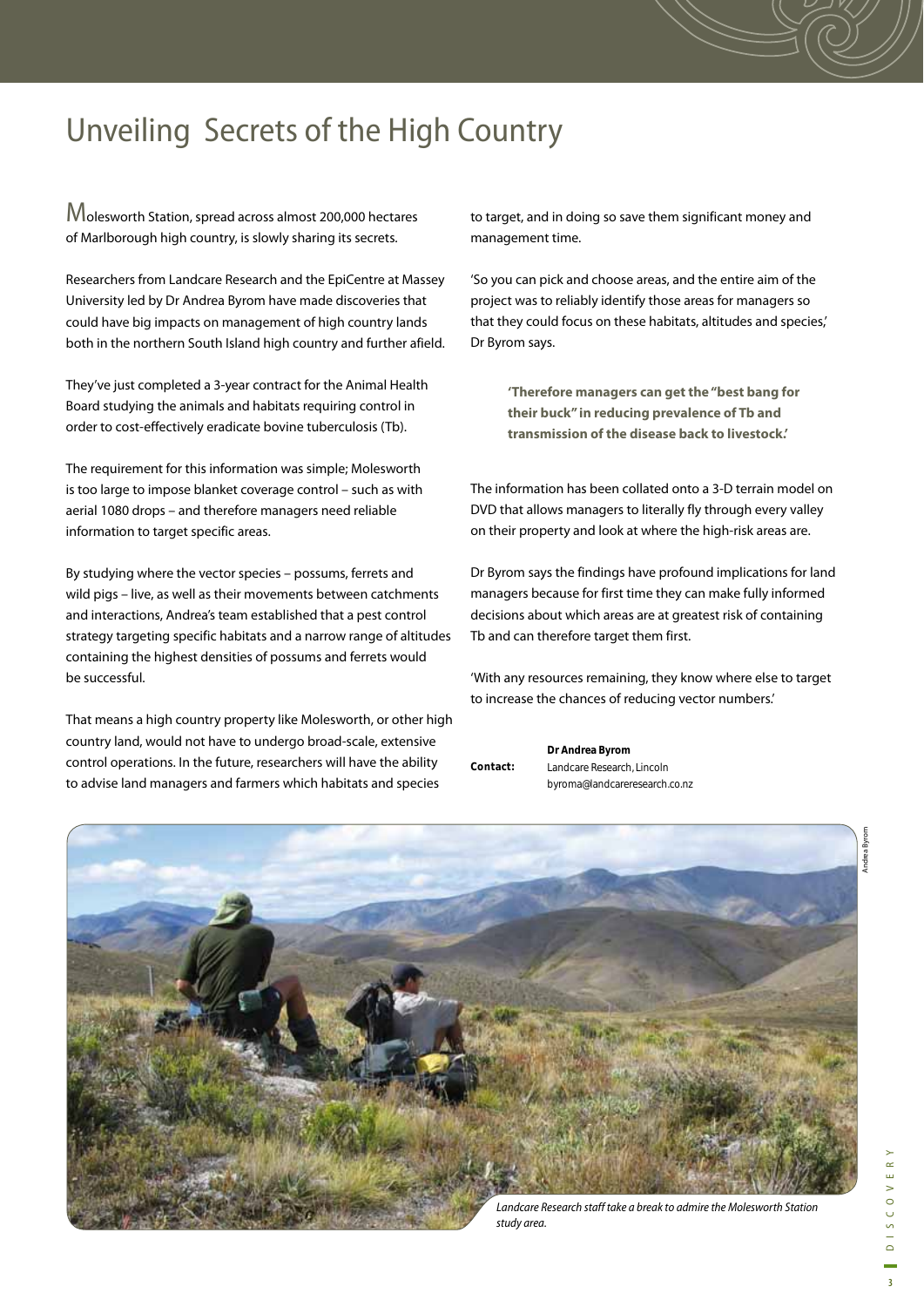#### New Insights into Climate Change (continued from Page1)

I he device accurately measures the exchange of carbon between vegetation and the atmosphere, using naturally occurring, nonradioactive isotopes of carbon and oxygen as tracers. It provides this information in unprecedented detail and in real-time.

And the machine is quickly proving its worth, says Dr Barbour. Previously, measurements of this type were made off-line in the laboratory, with the cost of analysis severely limiting the number of samples able to be taken. The new instrument will increase this by at least 1,000 times and vastly improve our understanding of ecosystem carbon dynamics.

Because the carbon exchange of individual leaves and soil can be measured as well as the exchange of entire ecosystems, the technology provides significant information on processes at a range of scales. That means the laser will help us construct carbon

## Government Rewards R&D

New Government legislation, due to take effect in April, will make it more attractive for external clients to utilise Landcare Research's extensive science and knowledge base.

At the most basic level many companies will be able to claim as a tax credit or cash refund 15% of their R&D costs. To qualify, the research and development activities must be systematic, investigative and experimental. They must seek to resolve scientific or technological uncertainty or involve an appreciable element of

budgets for different types of vegetation, which will provide more certainty for greenhouse gas accounting.

> **'It can measure carbon being released by an ecosystem and determine whether it is old or new carbon.'**

'For example with climate change, we would expect that an increase in temperature would bring about an increase in plant and soil respiration rates. By carrying out tests at different temperatures we'll be able to tell whether plants in the ecosystem are cycling carbon faster or if we're losing old carbon from the soil.'

|          | Dr Margaret Barbour             |
|----------|---------------------------------|
| Contact: | Landcare Research, Lincoln      |
|          | barbourm@landcareresearch.co.nz |

novelty and be directed at acquiring new knowledge or creating new or improved products or processes.

The changes are intended to increase the overall intellectual property pool in New Zealand, and improve productivity and international competitiveness.

For more information: http://newzealand.govt.nz/

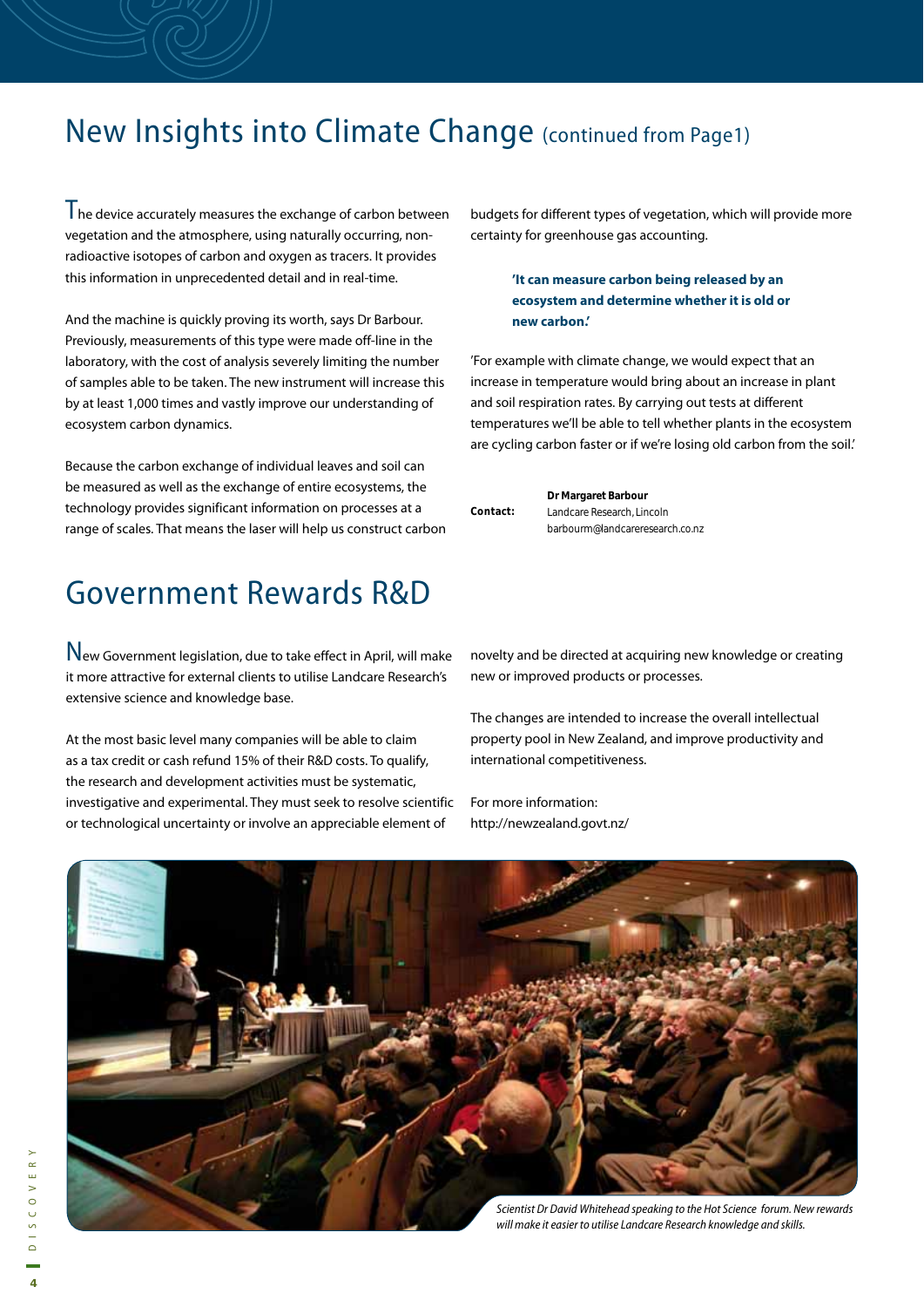## Wildlife CSI

Scientists have perfected the use of DNA to identify the perpetrators of serious crime – including murder – in the animal kingdom.

It sounds like the basis of a Hollywood blockbuster but it's happening in New Zealand and can significantly enhance efforts to protect our most threatened species.

Scientists at Landcare Research now have the ability to use a range of DNA tests, adopted from human forensics, to establish what species was responsible for the killing. Field samples from which DNA is extracted include feather fragments, eggshell remains, snagged hairs and even saliva remnants on a carcass of a dead animal. And, in some cases, the scientists can identify exactly which individual animal undertook the crime.

'This is a useful application when it's not known whether the predator is a dog, cat, rat or stoat – which is often difficult to determine from the remains,' Research Leader Dr Dianne Gleeson says.

Until now, it was only possible to determine cause of death and then make assumptions about what was responsible. However, through collaboration with the Wildlife Health Centre at Massey University these new techniques can be used to validate postmortem analyses of native species.

Dr Gleeson says knowing the identity of the predator can be extremely useful in situations where the death of a native bird has occurred in an area that is undergoing intensive pest management or in an area previously thought to be free of pests.

'This can inform managers about whether those control operations are being effective against the target pests or whether the deaths are due to a new or unexpected predator.'

Scientists have developed DNA methods to genetically 'fingerprint' pest species such as possums, stoats and feral cats, using non-invasive methods. Special sticky 'hair traps' are used for mammalian pests to pull out strands of hair with DNA-rich follicles attached, while DNA derived from faecal samples is being used from possums.

The information is then added to a database that provides information on what the pests have been doing, where they're moving to, and potentially, whether they've been dining out on other species.

These genetic methods also provide opportunities to obtain further information about pest populations, such as dispersal rates and mating systems (relationships between individuals). These data help in designing better control strategies as well as in monitoring the effectiveness of current pest control programmes.

|          | Dr Dianne Gleeson               |
|----------|---------------------------------|
| Contact: | Landcare Research, Auckland     |
|          | gleesond@landcareresearch.co.nz |

**Dr Robyn Howitt** Landcare Research, Auckland howittr@landcareresearch.co.nz

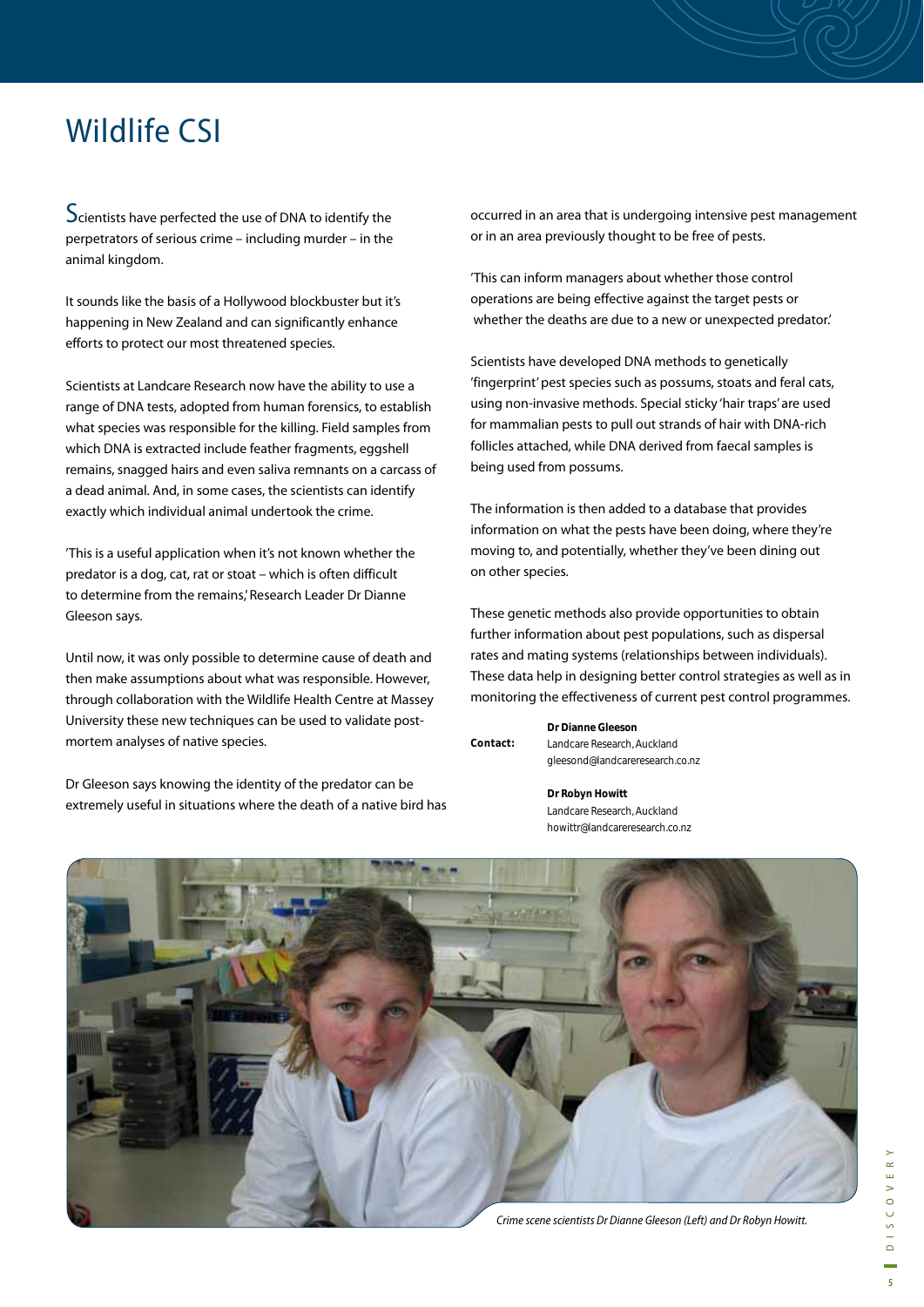#### Research into Alternative Possum Control Methods Vital

Landcare Research's studies into alternative methods of possum control have been given a significant boost following the Environmental Risk Management Authority's (ERMA) review of the ongoing use of 1080 poison.

ERMA announced it will impose a new management regime for the use of 1080, including a requirement that all aerial operations using the poison be reviewed on completion by ERMA staff.

Dr Phil Cowan, leader of Landcare Research's Pest Control Technologies Team, says ERMA's call for further research to be undertaken into alternative methods of possum control, methods of application of 1080, and into some of the effects of 1080 is highly significant.

Landcare Research scientists are already undertaking a range of world-class projects to reduce possum numbers and minimise any negative impacts of 1080.

These include studying different methods of spreading 1080, and just how much needs to be applied.



numbers are back in the spotlight.

Landcare Research, as part of the National Research Centre for Possum Bio-control, is also undertaking studies into fertility control of possums that, if successful, could potentially reduce the extent to which toxins such as 1080 are required.

**Dr Phil Cowan** Landcare Research, Palmerston North cowanp@landcareresearch.co.nz **Contact:** 

## Science Supports Forest Regeneration

Research in Tūhoe forests in the central North Island is delivering valuable knowledge about indigenous forest ecosystems and giving Māori landowners tools to restore and preserve their native forest resource.

Landcare Research scientists have been working with the Tuawhenua Trust and the Foundation for Research, Science and Technology to investigate why some canopy tree species in the 10,000 hectares of land dotted through the Urewera National Park and managed by the Trust are not regenerating adequately.

With around half the Trust's forests previously logged and half intact, researchers had a unique opportunity to make comparisons. The forests are characterised by an abundance of tawa, with occasional other species, many of which were milled when demand for native timber was high.

Researchers have been studying what influences podocarp regeneration in logged forests. This includes determining the fate of seeds in the forest, examining how seedling distribution relates to soil, the influence of light and competition from other plants,

and the effects of a dramatic decline in the number of seeddispersing kererū.

The results so far, says science team leader Dr Rob Allen, indicate that once tall trees like rimu were logged, tawa grew into the space and it is now often too dark on the forest floor for podocarp seedlings to thrive.

Other factors compound the problem, such as a proliferation of predators like possums and rats that eat the seeds and seedlings. Work is being undertaken to study this.

Dr Allen says a number of restoration measures are planned or under discussion, while the research continues. Measures include planting podocarp seedlings in places with the right mix of conditions for them to survive and a possible trial removal of selected tawa trees to enhance regeneration of other species.

|          | Dr Rob Allen                  |
|----------|-------------------------------|
| Contact: | Landcare Research, Lincoln    |
|          | allenr@landcareresearch.co.nz |

Andrea Byrom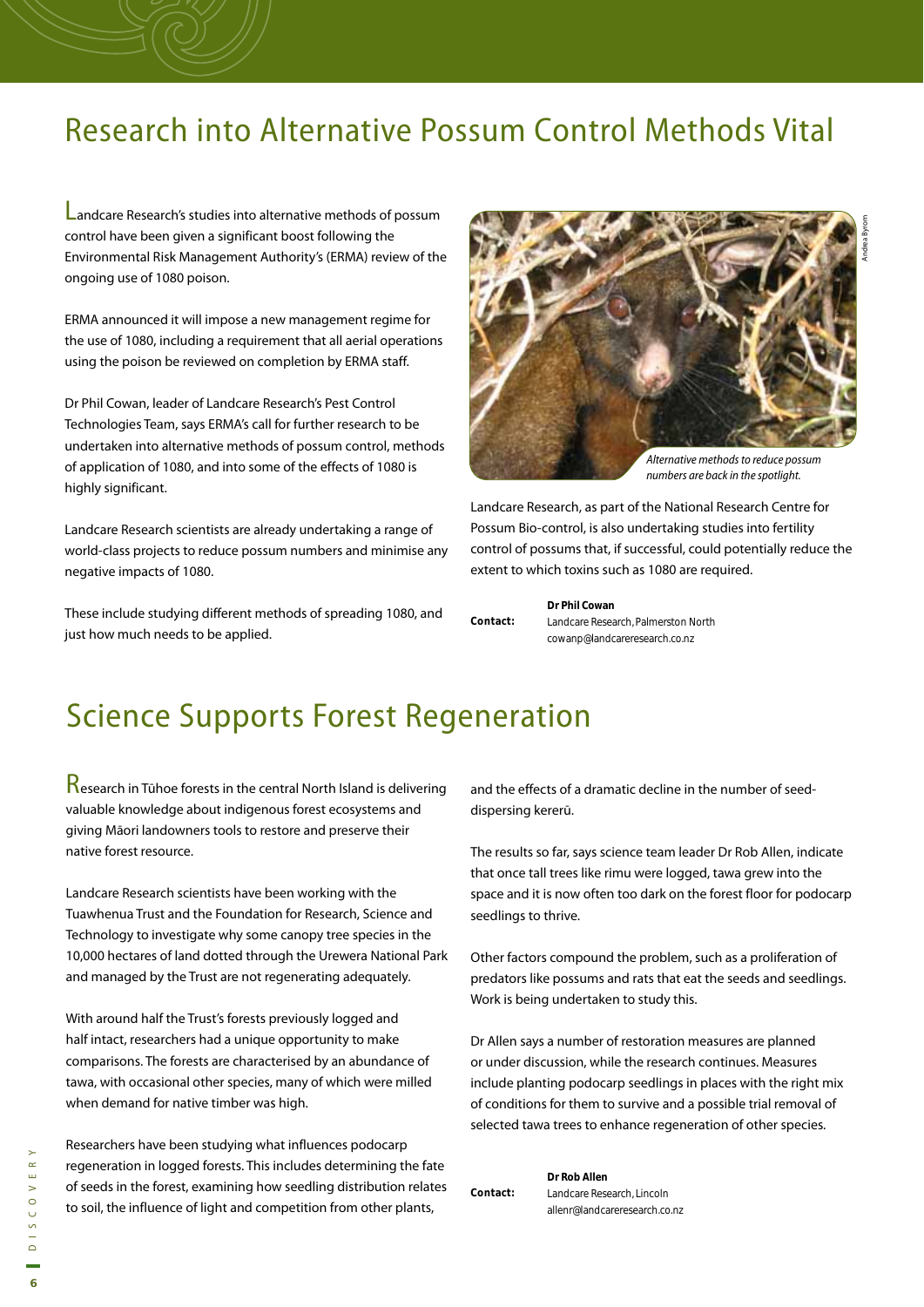## Recognition of Leadership

Landcare Research scientist Dr Alison Collins has made history by becoming the first scientist to win the Southern Region Young Executive of the Year, an award presented by the New Zealand Institute of Management.

And now the Palmerston North based science team leader is preparing for the national final next month.

The contestants were judged on their outstanding qualities, innovative approaches to problem-solving, along with team leadership roles, technology utilisation, and contribution to profit and turnover of the business.

Alison leads a team of 40 scientists throughout New Zealand and manages a science portfolio worth \$8 million per annum. Her work provides new insights in an area of critical importance: what influences the health and productivity of our soils and landscapes? These underpin about \$20 billion of exports in the primary sector and tourism.

'I am passionate about doing excellent science, especially in the

soils and landscapes area, and leveraging from this to make a difference to New Zealand's future,' Dr Collins says.

**'It is sometimes a challenge to get our science into the conscience of the public, policy or industry communities, but it is something I thrive on, because ultimately I know our science can protect and enhance our environment, economy and society.'**

Reg Garters, Chief Executive of the Institute of Management, says he was impressed with Alison's leadership and success.

'Our region has won the national award eight times out of the last 12, and we are hopeful Alison with her outstanding track record can take the top prize for us again this year.'

We'll find out on November 29.

|          | <b>Dr Alison Collins</b>            |
|----------|-------------------------------------|
| Contact: | Landcare Research, Palmerston North |
|          | collinsa@landcareresearch.co.nz     |